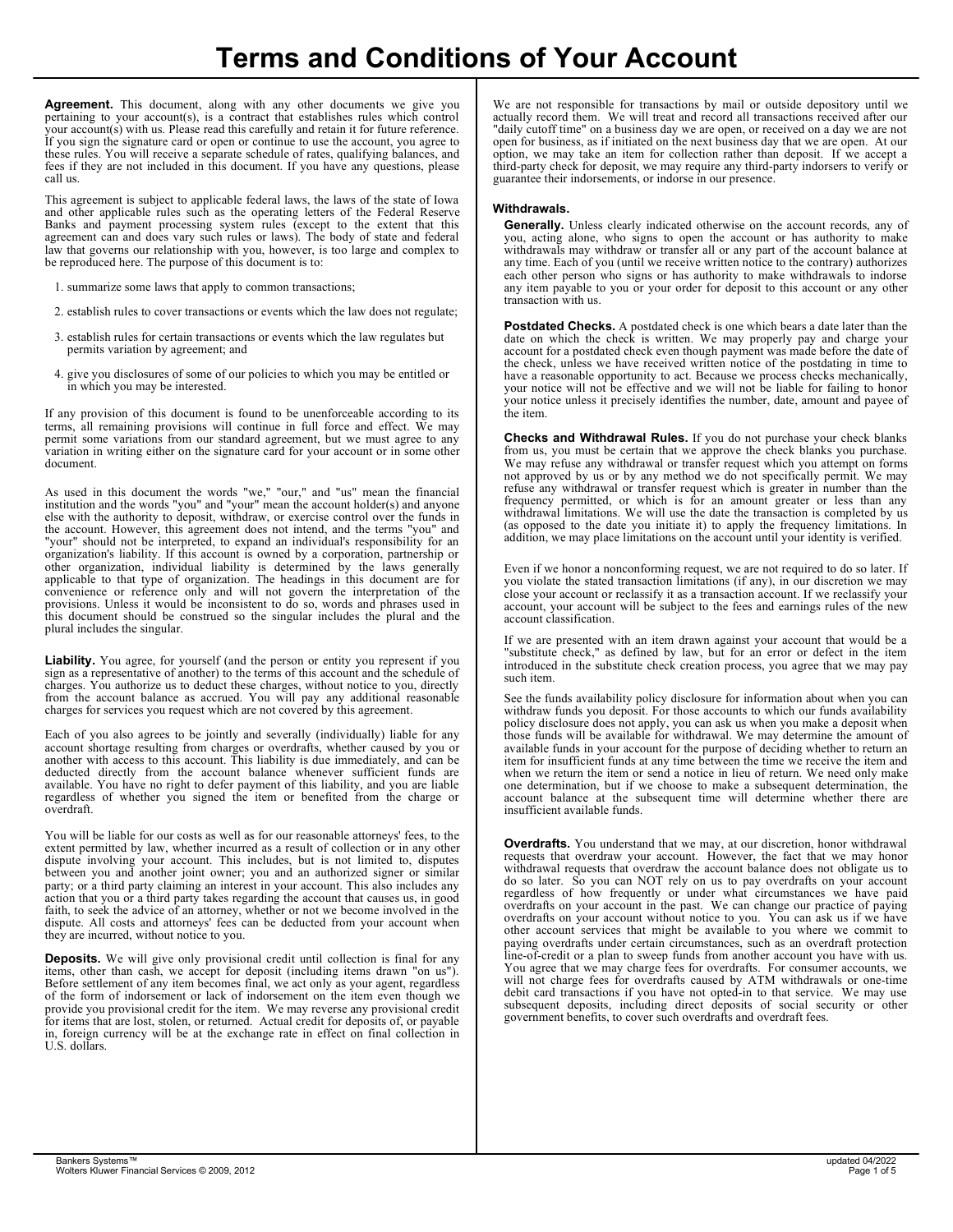Multiple Signatures, Electronic Check Conversion, and Similar Transactions. An electronic check conversion transaction is a transaction where a check or similar item is converted into an electronic fund transfer as defined in the Electronic Fund Transfers regulation. In these types of transactions the check or similar item is either removed from circulation (truncated) or given back to you. As a result, we have no opportunity to review the check to examine the signatures on the item. You agree that, as to these or any items as to which we have no opportunity to examine the signatures, you waive any requirement of multiple signatures.

Notice of Withdrawal. We reserve the right to require not less than 7 days' notice in writing before each withdrawal from an interest-bearing account other than a time deposit, or from any other savings account as defined by Regulation D. (The law requires us to reserve the right, but it is not our general policy to use it.) Withdrawals from a time account prior to maturity or prior to any notice period may be restricted and may be subject to penalty. See your notice of penalty for early withdrawal.

Ownership of Account and Beneficiary Designation. These rules apply to this account depending on the form of ownership and beneficiary designation, if any, specified on the account records. We make no representations as to the appropriateness or effect of the ownership and beneficiary designations, except as **Appropriately and Terminational Termination** they determine to whom we pay the account funds.

Individual Account. This is an account in the name of one person.

Joint Account - With Survivorship (And Not As Tenants In Common). This is an account in the name of two or more persons. Each of you intend that when tender of the account balance personally or you die the balance in the account (subject to any previous pledge to which we find after the account is closed may be dis have agreed) will belong to the survivor(s). If two or more of you survive, you are responsible for leaving enough money will own the balance in the account as joint tenants with survivorship and not as items to be paid from the tenants in common.

**Joint Account - No Survivorship** (As Tenants In Common). This is owned we suspect the experiment of the state of the state of the state of the state of the state of the state of the state of the state of the state of the by two or more persons, but none of you intend (merely by opening this account) to create any right of survivorship in any other person. We encourage you to agree and tell us in writing of the percentage of the deposit contributed by each of you. This information will not, however, affect the "number of signatures" necessary for withdrawal.

Revocable Trust or Pay-on-Death Account. If two or more of you create this type of account, you own the account jointly with survivorship. Beneficiaries cannot withdraw unless: (1) all persons creating the account die, and (2) the beneficiary is then living. If two or more beneficiaries are named **Statements.** and survive the death of all persons creating the account, beneficiaries will own this account in equal shares, without right of survivorship. The person(s) **Formeries**. You must creating either of these account types may: (1) change beneficiaries, (2) change romportness." If you discover (or account types, and (3) withdraw all or part of the account funds at any time.

Business, Organization and Association Accounts. Earnings in the form of interest, dividends, or credits will be paid only on collected funds, unless otherwise provided by law or our policy. You represent that you have the authority<br>to open and conduct business on this account on behalf of the entity. We may require the governing body of the entity opening the account to give us a separate authorization telling us who is authorized to act on its behalf. We will honor the will depend on the circumstances,<br>authorization until we actually receive written notice of a change from the total of 30 days from when th governing body of the entity.

Stop Payments. Unless otherwise provided, the rules in this section cover stopping payment of items such as checks and drafts. Rules for stopping payment of other types of transfers of funds, such as consumer electronic fund transfers,<br>
may be established by law or our policy. If we have not disclosed these rules to limitation in this paragraph is in addition you elsewhere, you may ask us about those rules.

We may accept an order to stop payment on an item from anyone of you. You must make any stop-payment order in the manner required by law and we must receive it in time to give us a reasonable opportunity to act on it before our statements for unauthorized signatures, stop-payment cutoff time. Because stop-payment orders are handled by examine your statement with reason computers, to be effective, your stop-payment order must precisely identify the number, date and amount of the item, and the payee.

You may stop payment on any item drawn on your account whether you sign the item or not. Generally, if your stop payment order is given to us in writing it is effective for six months. Your order will lapse after that time if you do not renew terms identified in that statement and as between you and us the order in writing before the end of the six-month period. If the original stop-payment order was verbal your stop-payment order will lapse after 14 **Ferour Relating to Electronic Fund** calendar days if you do not confirm your order in writing within that time period. We are not obligated to notify you when the stop-payment order expires. A clear original transfers (e.g., computer, debit card or ATM t release of the stop-payment request may be made only by the person who initiated<br>the stop-payment order.<br>liability and error resolution. For inform

If you stop payment on an item and we incur any damages or expenses because of the stop payment, you agree to indemnify us for those damages or expenses, including attorneys' fees. You assign to us all rights against the payee or any other holder of the item. You agree to cooperate with us in any legal actions that we may take against such persons. You should be aware that anyone holding the item may be entitled to enforce payment against you despite the stop-payment order.

Our stop-payment cutoff time is one hour after the opening of the next banking day after the banking day on which we receive the item. Additional limitations on our obligation to stop payment are provided by law (e.g., we paid the item in cash or we certified the item).

Telephone Transfers. A telephone transfer of funds from this account to another account with us, if otherwise arranged for or permitted, may be made by the same persons and under the same conditions generally applicable to withdrawals made in writing. Unless a different limitation is disclosed in writing, we restrict the number of transfers from a savings account to another account or to third parties, to a maximum of six per month (less the number of "preauthorized transfers" during the month). Other account transfer restrictions may be described elsewhere.

Amendments and Termination. We may change any term of this agreement. Rules governing changes in interest rates are provided separately in the Truth-in-Savings disclosure or in another document. For other changes, we will give you reasonable notice in writing or by any other method permitted by law. We may also close this account at any time upon reasonable notice to you and tender of the account balance personally or by mail. Items presented for payment after the account is closed may be dishonored. When you close your account, you are responsible for leaving enough money in the account to cover any outstanding items to be paid from the account. Reasonable notice depends on the circumstances, and in some cases such as when we cannot verify your identity or we suspect fraud, it might be reasonable for us to give you notice after the change or account closure becomes effective. For instance, if we suspect fraudulent activity with respect to your account, we might immediately freeze or close your account and then give you notice. You agree or to keep us informed of your current address at all times. Notice from us to any one of you is notice to all of you. If we have notified you of a change in any term of your account and you continue to have your account after the effective date of the change, you have agreed to the new term(s).

## Statements.

Your Duty to Report Unauthorized Signatures, Alterations and **Forgeries.** You must examine your statement of account with "reasonable promptness." If you discover (or reasonably should have discovered) any unauthorized signatures or alterations, you must promptly notify us of the relevant facts. As between you and us, if you fail to do either of these duties, you will have to either share the loss with us, or bear the loss entirely yourself (depending on whether we used ordinary care and, if not, whether we substantially contributed to the loss). The loss could be not only with respect to items on the statement but other items with unauthorized signatures or alterations by the same wrongdoer.

You agree that the time you have to examine your statement and report to us will depend on the circumstances, but will not, in any circumstance, exceed a total of 30 days from when the statement is first sent or made available to you.

You further agree that if you fail to report any unauthorized signatures, alterations or forgeries in your account within 60 days of when we first send or make the statement available, you cannot assert a claim against us on any items in that statement, and as between you and us the loss will be entirely yours. This 60-day limitation is without regard to whether we used ordinary care. The limitation in this paragraph is in addition to that contained in the first paragraph of this section.

Now the same of the same of the same of the same of the same of the same of the same of the same of the same of 2008, and the same of the same of the same of the same of the same of the same of the same of the same of the Your Duty to Report Other Errors. In addition to your duty to review your statements for unauthorized signatures, alterations and forgeries, you agree to examine your statement with reasonable promptness for any other error - such as an encoding error. You agree that the time you have to examine your statement and report to us will depend on the circumstances. However, such time period shall not exceed 60 days. Failure to examine your statement and report any such errors to us within 60 days of when we first send or make the statement available precludes you from asserting a claim against us for any such errors on items identified in that statement and as between you and us the loss will be entirely yours.

Errors Relating to Electronic Fund Transfers or Substitute Checks (For consumer accounts only). For information on errors relating to electronic fund transfers (e.g., computer, debit card or ATM transactions) refer to your Electronic Fund Transfers disclosure and the sections on consumer liability and error resolution. For information on errors relating to a substitute check you received, refer to your disclosure entitled Substitute Checks and Your Rights.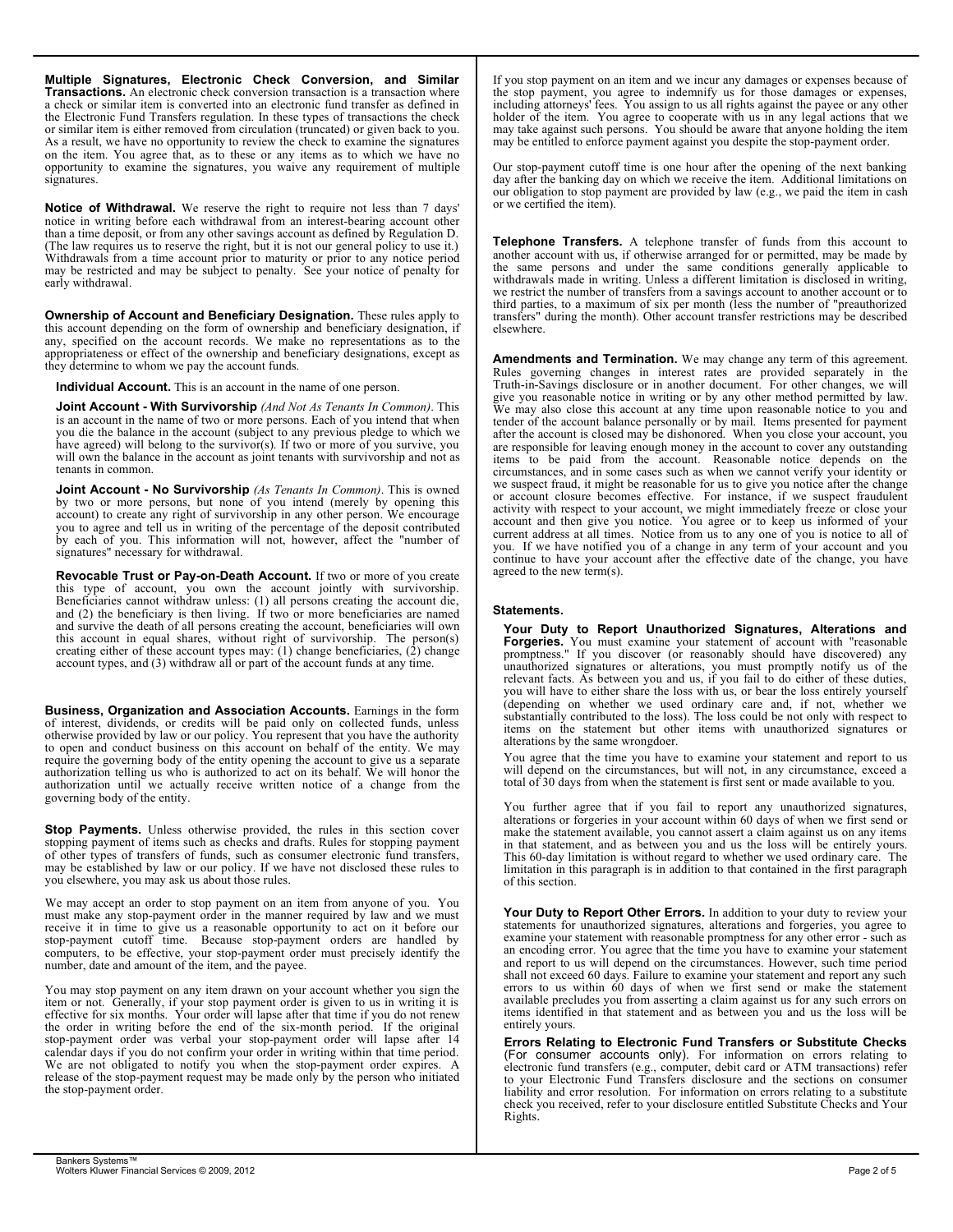Direct Deposits. If we are required for any reason to reimburse the federal government for all or any portion of a benefit payment that was directly deposited into your account, you authorize us to deduct the amount of our liability to the U.S. government from the account or from any other account you have with us, without prior notice and at any time, except as prohibited by law. We may also further use of this account if you fail to use any other legal remedy to recover the amount of our liability.

Set-Off. We may (without prior notice and when permitted by law) set off the funds in this account against any due and payable debt you owe us now or in the future, by any of you having the right of withdrawal, to the extent of such persons' or legal entity's right to withdraw. If the debt arises from a note, "any due and<br>payable debt" includes the total amount of which we are entitled to demand payment under the terms of the note at the time we set off, including any balance<br>the due date for which we properly accelerate under the note.

This right of set-off does not apply to this account if prohibited by law. For Uniform Commercial Cod example, the right of set-off does not apply to this account if: (a) it is an Individual have your account with us. If you c<br>Retirement Account or similar tax-deferred account, or (b) the debt is created by a name and numb consumer credit transaction under a credit card plan (but this does not affect our structure or a beneficial rights under any consensual security interest), or (c) the debtor's right of institution may rely on the identifyin<br>withdrawal only arises in a representative capacity. We will not be liable for the the number even if it i dishonor of any check when the dishonor occurs because we set off a debt against<br>this account. You agree to hold us harmless from any claim arising as result of the set rules. These rules provide our exercise of our right of set-off.

Check Processing. We process items mechanically by relying solely on the information encoded in magnetic ink along the bottom of the items. This means consider a payment will that we do not individually examine all of your items to determine if the item is credited. If we receive a payme properly completed, signed and indorsed or to determine if it contains any wire or ACH, we are not required to give information other than what is encoded in magnetic ink. You agree that we have eredit. not failed to exercise ordinary care solely because we use our automated system to process items and do not inspect all items processed in such a manner. Using an automated process helps us keep costs down for you and all account holders.

**Check Cashing.** We may charge a fee for anyone that does not have an account money, that are draw with us who is cashing a check, draft or other instrument written on your account. We may also require reasonable identification to cash such a check, draft or other<br>
instrument. We can decide what identification is reasonable under the number of signatures for this purpose circumstances and such identification may be documentary or physical and may include collecting a thumbprint or fingerprint.

**Truncation, Substitute Checks, and Other Check Images.** If you truncate state of the conduct transactions on behalf of the an original check and create a substitute check, or other paper or electronic image is rights to act on the account, and the of the original check, you warrant that no one will be asked to make payment on the original check, a substitute check or any other electronic or paper image, if the last the secount. The owner(s) are payment obligation relating to the original check has already been paid. You also authorized signer. warrant that any substitute check you create conforms to the legal requirements determine that they are on behal and generally accepted specifications for substitute checks. You agree to retain the original check in conformance with our internal policy for retaining original checks. You agree to indemnify us for any loss we may incur as a result of any authorized signer until: (a) we have re<br>truncated check transaction you initiate. We can refuse to accept substitute checks knowledge of the te that have not previously been warranted by a bank or other financial institution in conformance with the Check 21 Act. Unless specifically stated in a separate agreement between you and us, we do not have to accept any other electronic or paper image of an original check.

Note that the countries of the services of the service of the service of the service of the service of the service of the service of the service of the service of the service of the service of the service of the service of **Remotely Created Checks.** Like any standard check or draft, a remotely  $\begin{bmatrix} 1.000.00 \end{bmatrix}$ . For this reason, we are not re created check (sometimes called a telecheck, preauthorized draft or demand draft) is a check or draft that can be used to withdraw money from an account. Unlike a typical check or draft, however, a remotely created check is not issued by the paying bank and does not contain the signature of the account owner (or a signature purported to be the signature of the account owner). In place of a signature, the check usually has a statement that the owner authorized the check or has the owner's name typed or printed on the signature line. For example, if a person provides an account number in response to a telephone solicitation, the telephone solicitor can use the account number to issue a remotely created check to withdraw money from that account.

You warrant and agree to the following for every remotely created check we receive from you for deposit or collection: (1) you have received express and verifiable authorization to create the check in the amount and to the payee that appears on the check; (2) you will maintain proof of the authorization for at least 2 years from the date of the authorization, and supply us the proof if we ask; and (3) if a check is returned you owe us the amount of the check, regardless of when the check is returned. We may take funds from your account to pay the amount you owe us, and if there are insufficient funds in your account, you still owe us the remaining balance.

Temporary Account Agreement. If this option is selected, this is a temporary account agreement. Each person who signs to open the account or has authority to make withdrawals (except as indicated to the contrary) may transact business on this account. However, we may at some time in the future restrict or prohibit further use of this account if you fail to comply with the requirements we have imposed within a reasonable time.

Unlawful Internet Gambling Notice. Restricted transactions as defined in Federal Reserve Regulation GG are prohibited from being processed through this account or relationship. Restricted transactions generally include, but are not limited to, those in which credit, electronic fund transfers, checks, or drafts are knowingly accepted by gambling businesses in connection with the participation by others in unlawful Internet gambling.

ACH and Wire Transfers. This agreement is subject to Article 4A of the Uniform Commercial Code - Fund Transfers as adopted in the state in which you have your account with us. If you originate a fund transfer and you identify by name and number a beneficiary financial institution, an intermediary financial institution or a beneficiary, we and every receiving or beneficiary financial institution may rely on the identifying number to make payment. We may rely on the number even if it identifies a financial institution, person or account other than the one named. You agree to be bound by automated clearing house association rules. These rules provide, among other things, that payments made to you, or originated by you, are provisional until final settlement is made through a Federal Reserve Bank or payment is otherwise made as provided in Article 4A-403(a) of the Uniform Commercial Code. If we do not receive such payment, we are entitled to a refund from you in the amount credited to your account and the party originating such payment will not be considered to have paid the amount so credited. If we receive a payment order to credit an account you have with us by wire or ACH, we are not required to give you any notice of the payment order or credit.

**Facsimile Signatures.** Unless you make advance arrangements with us, we have no obligation to honor facsimile signatures on your checks or other orders. If we do agree to honor items containing facsimile signatures, you authorize us, at any time, to charge you for all checks, drafts, or other orders, for the payment of money, that are drawn on us. You give us this authority regardless of by whom or by what means the facsimile signature(s) may have been affixed so long as they resemble the facsimile signature specimen filed with us, and contain the required number of signatures for this purpose. You must notify us at once if you suspect that your facsimile signature is being or has been misused.

Authorized Signer (Individual and Joint Accounts only). A single individual or multiple individuals are the owner(s). The authorized signer is merely designated to conduct transactions on behalf of the owner(s). The owner(s) do not give up any rights to act on the account, and the authorized signer may not in any manner affect the rights of the owner(s) or beneficiaries, if any, other than by withdrawing funds from the account. The owner(s) are responsible for any transactions of the authorized signer. We undertake no obligation to monitor transactions to determine that they are on behalf of the owner(s). The owner(s) may terminate the authorization at any time, and the authorization is automatically terminated by the death of all owners. However, we may continue to honor the transactions of the authorized signer until: (a) we have received written notice or have actual knowledge of the termination of authority, and (b) we have a reasonable opportunity to act on that notice or knowledge. We may refuse to accept the designation of an authorized signer.

Restrictive Legends. The automated processing of the large volume of checks we receive prevents us from inspecting or looking for special instructions or "restrictive legends" on every check. Examples of restrictive legends placed on checks are "must be presented within 90 days" or "not valid for more than \$1,000.00." For this reason, we are not required to honor any restrictive legend placed on checks you write unless we have agreed in writing to the restriction. We are not responsible for any losses, claims, damages, or expenses that result from your placement of these or other special instructions on your checks.

Account Transfer. This account may not be transferred or assigned without our prior written consent.

Indorsements. We may accept for deposit any item payable to you or your order, even if they are not indorsed by you. We may give cash back to any one of you. We may supply any missing indorsement(s) for any item we accept for deposit or collection, and you warrant that all indorsements are genuine.

To ensure that your check or share draft is processed without delay, you must endorse it (sign it on the back) in a specific area. Your entire indorsement (whether a signature or stamp) along with any other indorsement information (e.g., additional indorsements, ID information, driver's license number, etc.) must fall within 1 1/2" of the "trailing edge" of a check. Indorsements must be made in blue or blank ink, so that they are readable by automated check processing equipment.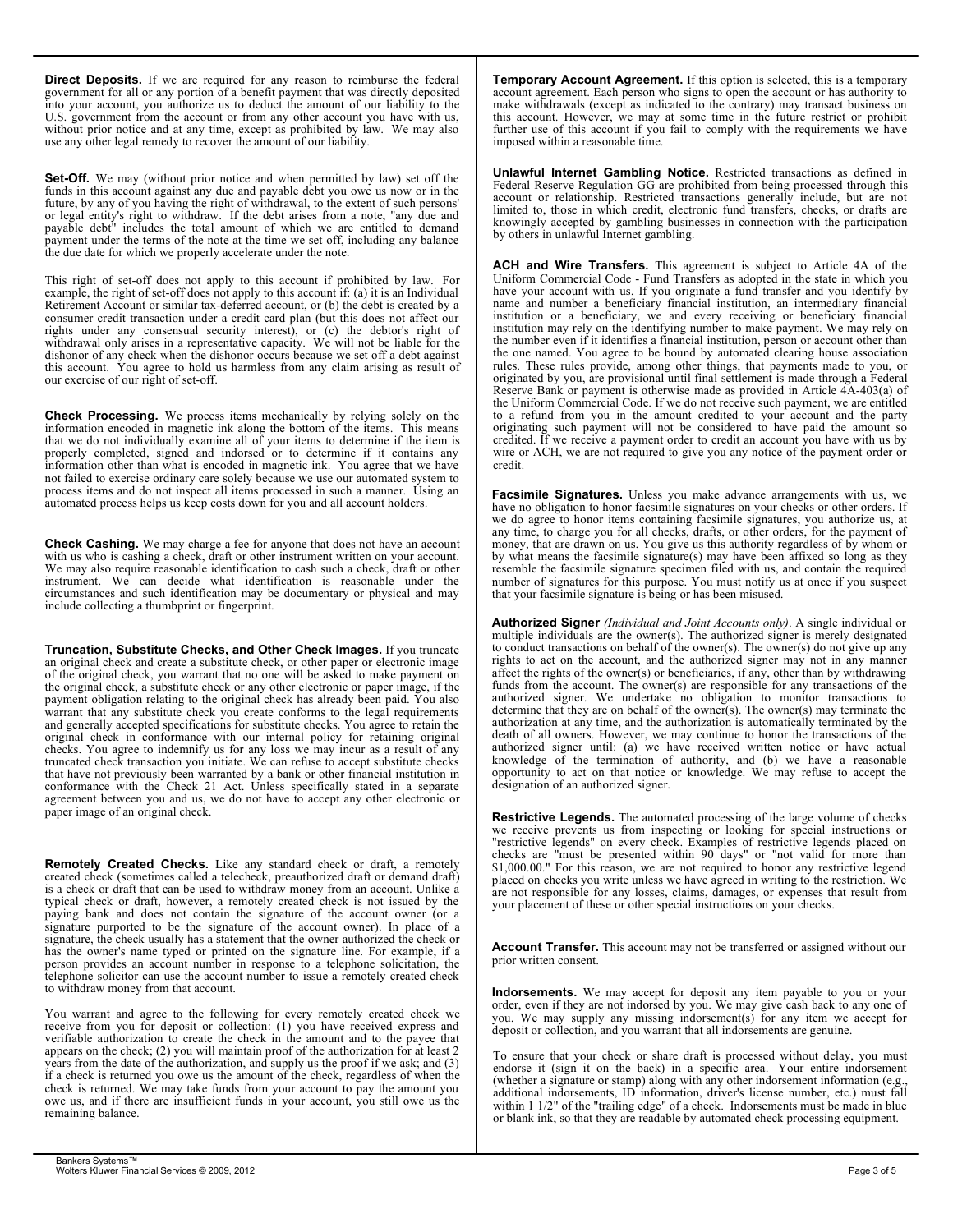As you look at the front of a check, the "trailing edge" is the left edge. When you flip the check over, be sure to keep all indorsement information within 1 1/2" of that edge.



**BACK OF CHECK** 

It is important that you confine the indorsement information to this area since the remaining blank space will be used by others in the processing of the check to **remaining** loss of profits or opportunity, or place additional needed indorsements and information. You agree that you will agree that you will indemnify, defend, and hold us harmless for any loss, liability, damage or expense that occurs because your indorsement, another indorsement, or information you have printed on the back of the check obscures our indorsement. These indorsement guidelines apply to both personal and business checks.

Death or Incompetence. You agree to notify us promptly if any person with a right to withdraw funds from your account(s) dies or becomes legally incompetent. We may continue to honor your checks, items, and instructions until: (a) we know of your death or incompetence, and (b) we have had a reasonable opportunity to act on that knowledge. You agree that we may pay or certify checks drawn on or before the date of death or legal incompetence for up to ten (10) days after your death or legal incompetence unless ordered to stop payment by someone claiming an interest in the account.

Fiduciary Accounts. Accounts may be opened by a person acting in a fiduciary capacity. A fiduciary is someone who is appointed to act on behalf of and for the benefit of another. This account may be opened and maintained by a person or persons named as a trustee under a written trust agreement, or as executors, administrators, or conservators under court orders. You understand that by merely opening such an account, we are not acting in the capacity of a trustee in connection with the trust nor do we undertake any obligation to monitor or enforce the terms of the trust or letters.

Consumer Reports: Verification and Reporting. You agree that we may verify credit and employment history by any necessary means, including preparation of a credit report by a credit reporting agency. Additionally the bank may at its sole discretion report a portion or all losses to the bank, as a result of transactions on the account, to consumer reporting agencies.

most a material as it paper under the system of the control of the system of the system of the system and the system of the system and the system of the system and the system of the system and the system of the system and Legal Actions Affecting Your Account. If we are served with a subpoena, restraining order, writ of attachment or execution, levy, garnishment, search warrant, or similar order relating to your account (termed "legal action" in this section), we will comply with that legal action. Or, in our discretion, we may freeze the assets in the account and not allow any payments out of the account until a final court determination regarding the legal action. We may do these things even if the legal action involves less than all of you. In these cases, we will not have any liability to you if there are insufficient funds to pay your items because we have withdrawn funds from your account or in any way restricted access to your funds in accordance with the legal action. Any fees or expenses we incur in responding to any legal action (including, without limitation, attorneys' fees and our internal expenses) may be charged against your account. The list of fees applicable to your account(s) provided elsewhere may specify additional fees that we may charge for certain legal actions.

Telephonic Instructions. Unless required by law or we have agreed otherwise in writing, we are not required to act upon instructions you give us via facsimile transmission or leave by voice mail or on a telephone answering machine.

**Security.** It is your responsibility to protect the account numbers and electronic access devices (e.g., an ATM card) we provide you for your account(s). Do not discuss compare, or share information about your account number(s) with anyone unless you are willing to give them full use of your money. An account number can be used by thieves to encode your number on a false demand draft which looks like and functions like an authorized check. If you furnish your access device and grant actual authority to make transfers to another person (a family member or coworker, for example) who then exceeds that authority, you are liable for the transfers unless we have been notified that transfers by that person are no longer authorized. Your account number can also be used to electronically remove money from your account. If you provide your account number in response to a telephone solicitation for the purpose of making a transfer (to purchase a service or merchandise, for example), payment can be made from your account even though you did not contact us directly and order the payment. You must also take precaution in safeguarding your blank checks. Notify us at once if you believe your checks have been lost or stolen. As between you and us, if you are negligent in safeguarding your checks, you must bear the loss entirely yourself or share the loss with us (we may have to share some of the loss if we failed to use ordinary care and if we substantially contributed to the loss).

You agree that if we offer you services appropriate for your account to help identify and limit fraud or other unauthorized transactions against your account, such as positive pay or commercially reasonable security procedures, and you reject those services, you will be responsible for any fraudulent or unauthorized transactions which could have been prevented by the services we offered, unless we acted in bad faith or to the extent our negligence contributed to the loss.

Claim of Loss. If you claim a credit or refund because of a forgery, alteration, or any other unauthorized withdrawal, you agree to cooperate with us in the investigation of the loss, including giving us an affidavit containing whatever reasonable information we require concerning your account, the transaction, and the circumstances surrounding the loss. You will notify law enforcement authorities of any criminal act related to the claim of lost, missing, or stolen checks or unauthorized withdrawals. We will have a reasonable period of time to investigate the facts and circumstances surrounding any claim of loss. Unless we have acted in bad faith, we will not be liable for special or consequential damages, including loss of profits or opportunity, or for attorneys' fees incurred by you. You agree that you will not waive any rights you have to recover your loss against anyone who is obligated to repay, insure, or otherwise reimburse you for your loss. You will pursue your rights or, at our option, assign them to us so that we may pursue them. Our liability will be reduced by the amount you recover or are entitled to recover from these other sources.

Early Withdrawal Penalties (and involuntary withdrawals). We may impose early withdrawal penalties on a withdrawal from a time account even if you don't initiate the withdrawal. For instance, the early withdrawal penalty may be imposed if the withdrawal is caused by our setoff against funds in the account or as a result of an attachment or other legal process. We may close your account and impose the early withdrawal penalty on the entire account balance in the event of a partial early withdrawal. See your notice of penalty for early withdrawals for additional information.

Address or Name Changes. You are responsible for notifying us of any change in your address or your name. Unless we agree otherwise, change of address or name must be made in writing by at least one of the account holders. Informing us of your address or name change on a check reorder form is not sufficient. We will attempt to communicate with you only by use of the most recent address you have provided to us. If provided elsewhere, we may impose a service fee if we attempt to locate you.

Waiver of Notices. You waive any notice of non-payment, dishonor or protest regarding any items credited to or charged against your account.

Bank Communication. The bank uses email and texting software to communicate with customers on a variety of topics. In order to facilitate this, the bank will collect cellular telephone and email contact information. The bank communications may include marketing and other products that may better suit our customers. These include but are not limited to:

- Account follow ups,
- Customer information requests,
- Customer satisfaction surveys,
- Product offerings,

communication.

- Requests submitted through another channel (email, chat, in-person, or phone call), - - - - - - - -
- Enhanced security procedures including identity verification and
- one-time passcodes, Payment and due date information,
- Other information as relevant.
- This method of communication is provided in addition to other notices and communications channels to better serve the needs and preferred methods of contact with our customers. You will be provided with the opportunity to opt out of this service when applicable. Message and Data rates may apply to this